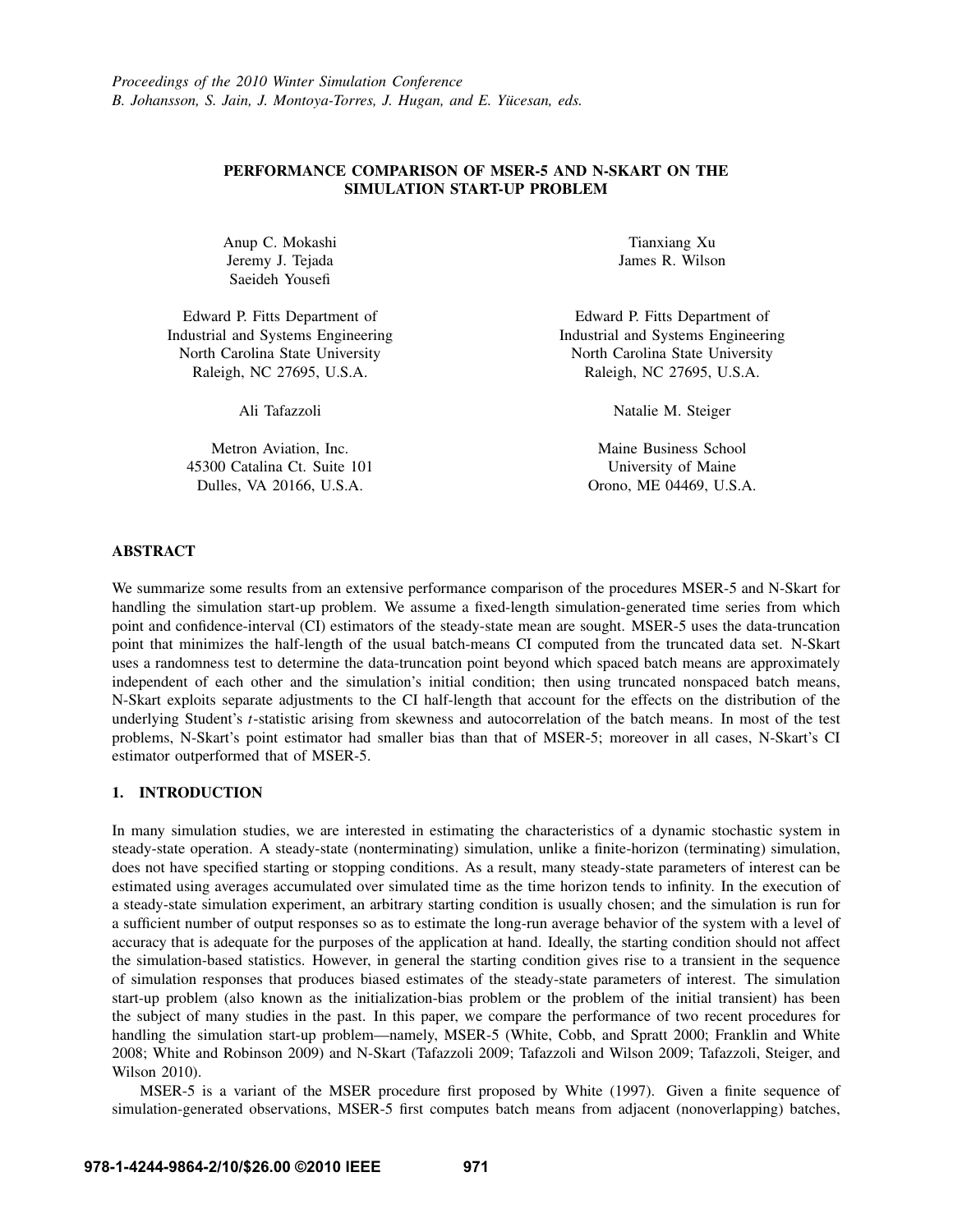## *Mokashi, Tejada, Yousefi, Xu, Wilson, Tafazzoli, and Steiger*

each consisting of five observations; then MSER-5 computes the usual batch-means point and confidence-interval (CI) estimates for the steady-state mean response in the situation that the batch means are randomly sampled from a normal distribution whose expected value coincides with the steady-state mean; and finally MSER-5 sequentially recomputes the batch-means point and CI estimators after deleting progressively more leading batch means until the half-length of the resulting CI about the grand average of the truncated batch means is minimized, subject to the constraint that the data-truncation point (that is, the length of the warm-up period) must be less than half the number of batch means. (If an even smaller CI half-length can be obtained by deleting at least the first half of the given series of batch means, then the size of the original data set is considered to be too small; and in this situation MSER-5 fails to deliver an estimator of the steady-state mean.) If MSER-5 successfully determines an acceptable truncation point, then the final truncated sequence of batch means is considered to be approximately free of initialization bias; and the corresponding grand average of the truncated batch means is supposed to have minimal mean squared error as a point estimator of the steady-state mean.

In most steady-state simulation studies, we seek not only a point estimator but also a valid CI estimator of the steady-state mean (Law 2007); and in this connection, Franklin and White (2008) made the following statement about MSER-5:

. . . it optimizes on the objective function we most often care about in simulation studies, the confidence interval about the mean of a statistic.

Because the operation of MSER-5 is based on examining the behavior of batch-means CI estimators of the steady-state mean as a function of the truncation point, it is also natural to attempt to build a CI centered on MSER-5's final point estimator; and although we have been unable to identify any specific recommendations on how to do this in the current literature on MSER-5, we adopt the same procedure used by White and Robinson (2009)—namely, we apply the classical method of nonoverlapping batch means with 20 batches to the truncated data set finally delivered by MSER-5.

N-Skart (Tafazzoli 2009; Tafazzoli and Wilson 2009; Tafazzoli, Steiger, and Wilson 2010) is a nonsequential procedure designed to deliver a CI for the steady-state mean of a simulation output process when a single simulationgenerated time series of arbitrary size is supplied by the user, and a required coverage probability for the CI is specified. N-Skart iteratively applies the randomness test of von Neumann (1941) to spaced batch means to determine sufficiently large sizes for each batch and its preceding spacer such that beyond the initial spacer (which is taken to define the data-truncation point), the spaced batch means are approximately independent of each other and the simulation's initial condition. Then using truncated, nonspaced batch means, N-Skart makes separate adjustments to the classical batch-means CI in order to account for the effects on the underlying Student's *t*-statistic arising from skewness and autocorrelation of the batch means. The skewness adjustment is based on a Cornish-Fisher expansion for the classical batch-means *t*-statistic, and the autocorrelation adjustment is based on a first-order autoregressive approximation to the batch-means autocorrelation function. If the sample size is large enough, then N-Skart delivers a valid CI for the steady-state mean as well as a point estimator that is approximately free of initialization bias. If the sample size is not large enough to yield acceptable results in the randomness-testing step, then N-Skart issues a warning message and gives the user options either to stop or to continue anyway with the computation of point and CI estimators. In this paper, we assume that N-Skart is always used with the latter option so that N-Skart automatically generates point and CI estimates of the steady-state mean for every data set to which it is applied, without any intervention by the user.

The rest of this paper is organized as follows. In Section 2 we describe in some detail the versions of MSER-5 and N-Skart that were used in the performance comparison of the two procedures. In Section 3 we describe the performance measures used in our study to evaluate the point and CI estimators delivered by MSER-5 and N-Skart; and we summarize the experimental results for a test process consisting of waiting times in the *M*/*M*/1 queue with an empty-and-idle initial condition and a steady-state server utilization of 90%. This paper is based on a preliminary performance evaluation by Mokashi (2010); and complete results for all test processes used in the final performance evaluation are presented in Mokashi and Wilson (2010). The slides for the oral presentation of this article are available online via <www.ise.ncsu.edu/jwilson/files/mokashi-wsc10-pres.pdf>.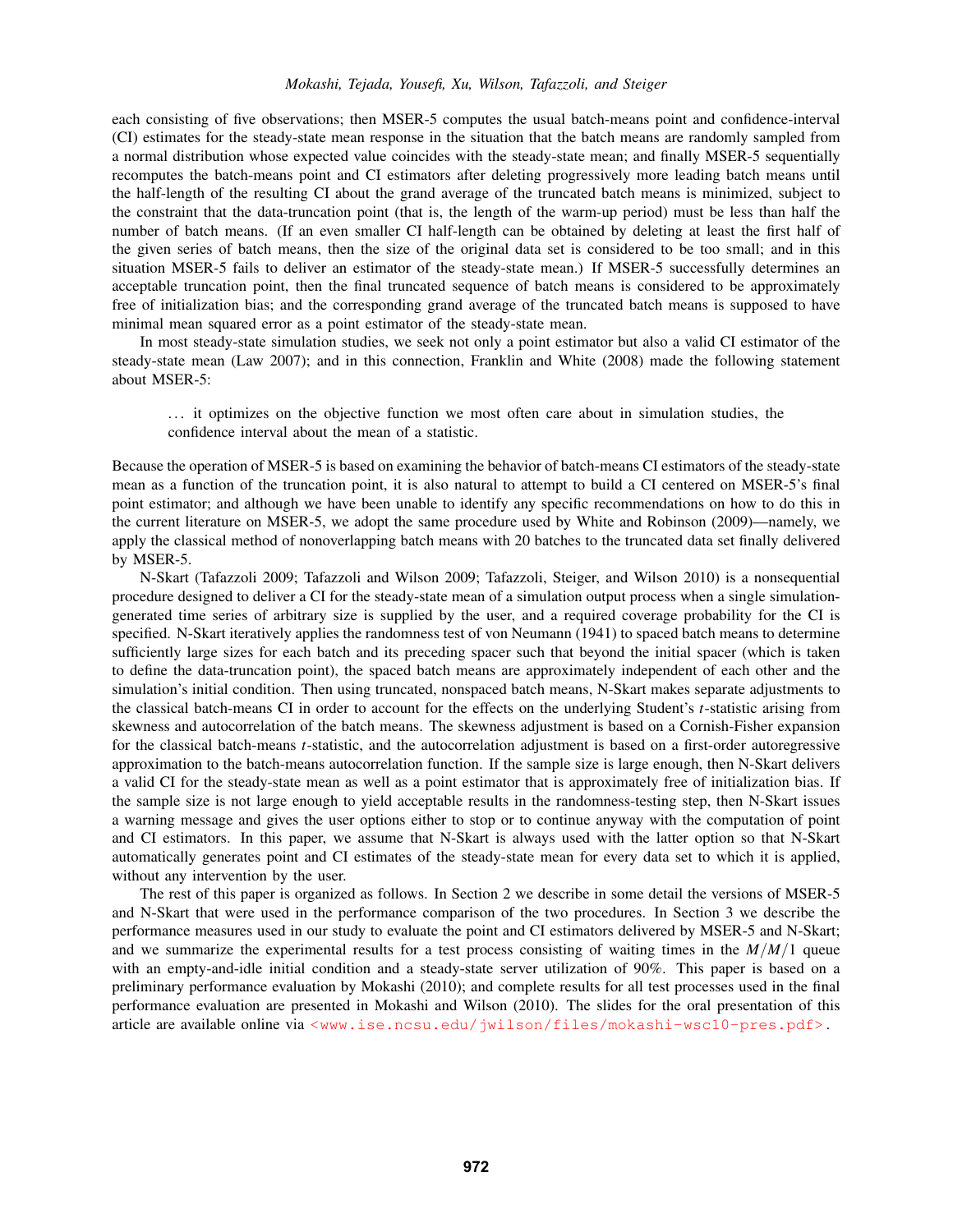## 2. OVERVIEW OF PROCEDURES TO BE COMPARED

## 2.1 Overview of MSER-5

MSER-5 (White, Cobb, and Spratt 2000; Franklin and White 2008; White and Robinson 2009) is a modification of the Marginal Confidence Rule (MCR) or the Marginal Standard Error Rule (MSER) proposed by White (1997). To deliver an improved simulation-based point estimator of the steady-state mean, MSER and MSER-5 aim at balancing improved accuracy achieved by reducing the estimator's bias against the loss of precision (increased variance) caused by truncating the original data set through deletion of some leading observations. Both MSER and MSER-5 are based on the following rationale: given a time series  $\{X_i : i = 1, \ldots, N\}$  of simulation-generated responses having fixed length (sample size) *N* from which we seek to compute an accurate estimator of the steady-state mean  $\mu_X = \lim_{i \to \infty} E[X_i]$ , we seek to find a data-truncation point beyond which all the remaining observations are typical of steady-state behavior. For each candidate data-truncation point in the data set, we compute a CI for  $\mu_X$  based on all the observations beyond the truncation point; and we take the half-length of this CI as a measure of the extent to which all the remaining observations are typical of steady-state behavior, where a smaller CI half-length indicates closer conformity to steady-state behavior. It follows that the data-truncation truncation point should be set to minimize the length of the CI for  $\mu_X$  based on the remaining (truncated) output sequence.

The main differences between MSER and MSER-5 are the following: (a) Whereas MCR works directly with the individual simulation-generated observations  $\{X_i : i = 1, \ldots, N\}$ , MSER-5 operates on nonoverlapping batch means with batch size 5 in order to ensure more stable behavior in the CIs used to determine the truncation point; and (b) MSER-5 constrains the data-truncation point to be in the first half of the given data set. Therefore, MSER5 uses as its basic data items the batch means with batch size 5,

$$
Z_j = \frac{1}{5} \sum_{i=1}^{5} X_{5(j-1)+i} \text{ for } j = 1, ..., k = \lfloor N/5 \rfloor,
$$

where for each real number *u* the floor function  $|u|$  denotes the greatest integer not exceeding *u*.

If *d* denotes the data-truncation point (that is, the length of the warm-up period), then the grand average and sample variance of the truncated batch means  $\{Z_j : j = d+1, \ldots, k\}$  are

$$
\overline{Z}(k,d) = \frac{1}{k-d} \sum_{j=d+1}^{k} Z_j \quad \text{and} \quad S_Z^2(k,d) = \frac{1}{k-d} \sum_{j=d+1}^{k} \left[ Z_j - \overline{Z}(k,d) \right]^2,\tag{1}
$$

respectively; and the naive  $100(1-\alpha)\%$  CI for  $\mu_X$  based on (1) has the form

$$
\overline{Z}(k,d) \pm z_{1-\alpha/2} \frac{S_Z(k,d)}{\sqrt{k-d}},
$$
\n(2)

where  $z_{1-\alpha/2}$  denotes the  $1-\alpha/2$  quantile of the standard normal distribution. White, Cobb, and Spratt (2000) do not recommend using (2) as the final CI estimator for  $\mu_X$ ; instead they recommend merely using (2) as a device for determining the optimal truncation point *d*<sup>∗</sup> as follows:

$$
d^* = \underset{0 \le d \le \lfloor k/2 \rfloor}{\arg \min} \ z_{1-\alpha/2} \frac{S_Z(k, d)}{\sqrt{k - d}}
$$
; but if  $d^* = \lfloor k/2 \rfloor$ , then MSE-5 fails because of inadequate sample size. (3)

Unfortunately when  $d^* = |k/2|$  so that MSER-5 fails to deliver any estimator of  $\mu_X$ , White, Cobb, and Spratt (2000) do not suggest a method for increasing the sample size so that MSER-5 can ultimately deliver the desired point and CI estimators of  $\mu_X$ .

If  $d^* < |k/2|$  in (3), then MSER-5 delivers the truncated sample mean  $\overline{Z}(k, d^*)$  as the final point estimator of the steady-state mean  $\mu_X$ . To compute the associated nominal 100(1 –  $\alpha$ )% CI for  $\mu_X$ , we follow the approach used by White and Robinson (2009). To be specific, we apply the classical method of nonoverlapping batch means to the truncated sequence  $\{Z_j : j = d^* + 1, \ldots, k\}$ , which is now regarded as the "original" (raw, unbatched) observations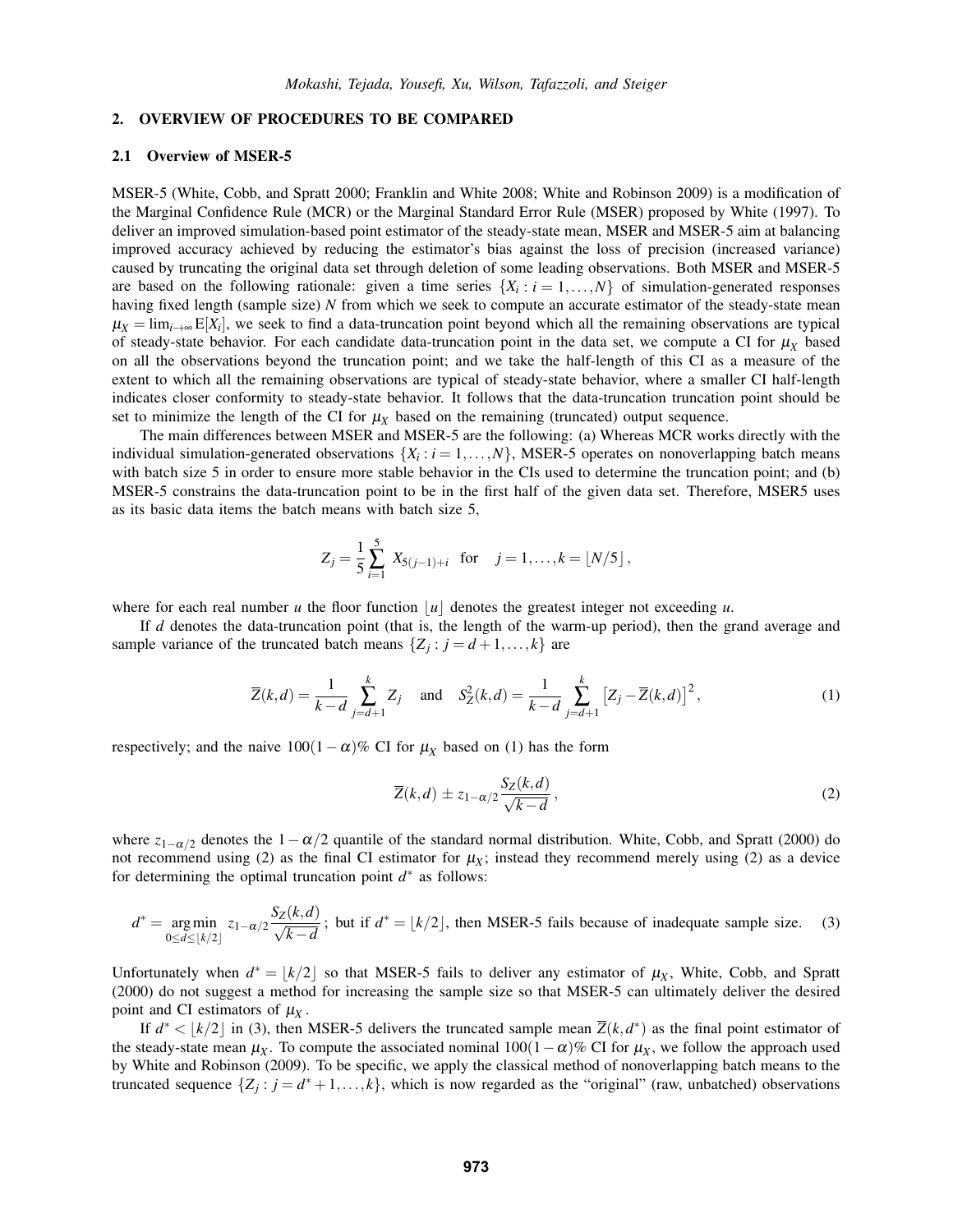from which we compute

$$
k^* = 20
$$
 "new" batch means with batch size  $m^* = |(k - d^*)/k^*|$ .

Therefore the  $\ell$ th new batch mean is computed as

$$
\overline{Z}_{\ell}(m^*,d^*) = \frac{1}{m^*} \sum_{j=1}^{m^*} Z_{d^* + (\ell-1)m^*+j} \text{ for } \ell = 1,\ldots,k^*;
$$

and the corresponding grand average and sample variance of the new batch means are given by

$$
\overline{\overline{Z}}(k^*,m^*,d^*) = \frac{1}{k^*} \sum_{\ell=1}^{k^*} \overline{Z}_{\ell}(m^*,d^*) \text{ and } S_{\overline{Z}}^2(k^*,m^*,d^*) = \frac{1}{k^*-1} \sum_{\ell=1}^{k^*} \left[ \overline{Z}_{\ell}(m^*,d^*) - \overline{\overline{Z}}(k^*,m^*,d^*) \right]^2,
$$

respectively. In terms of the statistics  $\overline{Z}(k, d^*)$  and  $S_{\overline{Z}}(k^*, m^*, d^*)$ , the final 100(1−α)% CI for  $\mu_X$  is

$$
\overline{Z}(k, d^*) \pm t_{1-\alpha/2, k^*-1} \frac{S_{\overline{Z}}(k^*, m^*, d^*)}{\sqrt{k^*}}, \tag{4}
$$

where  $t_{1-\alpha/2,k^*-1}$  denotes the  $1-\alpha/2$  quantile of Student's *t*-distribution with  $k^* - 1$  degrees of freedom. Although it is not clear that White and Robinson (2009) recommend the CI estimator (4) for general use in conjunction with MSER-5, we use (4) at least as a straw man intended to stimulate the development of other CI estimators that are specifically designed for use with MSER-5. In any case, the CI (4) is consistent with the recommendations of Schmeiser (1982) on applying the method of nonoverlapping batch means to a data set  $\{Z_i : j = d^* + 1, \ldots, k\}$  that is a realization of a covariance stationary simulation output process.

## 2.2 Overview of N-Skart

The input to N-Skart is a simulation-generated time series  $\{X_i : i = 1, ..., N\}$  of fixed length *N*, where  $N \ge 1,280$ ; and the user specifies the required coverage probability  $1-\alpha$  (where  $0 < \alpha < 1$ ) for a CI estimator of  $\mu_X$  based on the given data set. N-Skart handles the start-up problem by applying the randomness test of von Neumann (1941) to determine sufficiently large values of the batch size *m* and spacer size *dm* (where  $m \ge 1$  and  $d \ge 0$ ) such that the corresponding *k* spaced batch means

$$
Y_j(m,d) = \frac{1}{m} \sum_{i=1}^{m} X_{\{j(d+1)-1\}m+i} \text{ for } j = 1,\dots,k
$$
 (5)

are approximately independent of each other and of the initial condition *X*0. Because the spacer preceding the *j*th batch of size *m* consists of the ignored (deleted) observations  $\{X_i : i = (j-1)(d+1)m+1, \ldots, [j(d+1)-1]m\}$ , we see that the first spacer ( $j = 1$ ) consists of the observations  $\{X_i : i = 1, \ldots, dm\}$  so that the first spaced batch mean  $Y_1(m,d) = m^{-1} \sum_{i=1}^m X_{dm+i}$  is approximately independent of the initial condition  $X_0$ ; moreover all the spaced batch means  ${Y_j(m,d): j = 1,\ldots,k}$  are approximately independent of each other and the initial condition  $X_0$ . It follows that any effects due to initialization bias are limited to the initial spacer  $\{X_i : i = 1, \ldots, dm\}$ ; and this is the reason why N-Skart uses the initial spacer as the warm-up period so that the first *dm* observations are deleted (ignored). If data set size *N* is not large enough to enable N-Skart to determine sufficiently large values for the spacer size and batch size such that the spaced batch means pass the randomness test, then N-Skart issues a warning and gives the user options either to stop or to continue anyway in computing point and CI estimators of  $\mu_X$ .

Beyond the truncation point  $dm$ , N-Skart computes  $k'$  truncated, nonspaced batch means with batch size  $m$ ,

$$
Y_j(m) = \frac{1}{m} \sum_{i=1}^m X_{(d+j-1)m+i}
$$
 for  $j = 1, ..., k'$ ,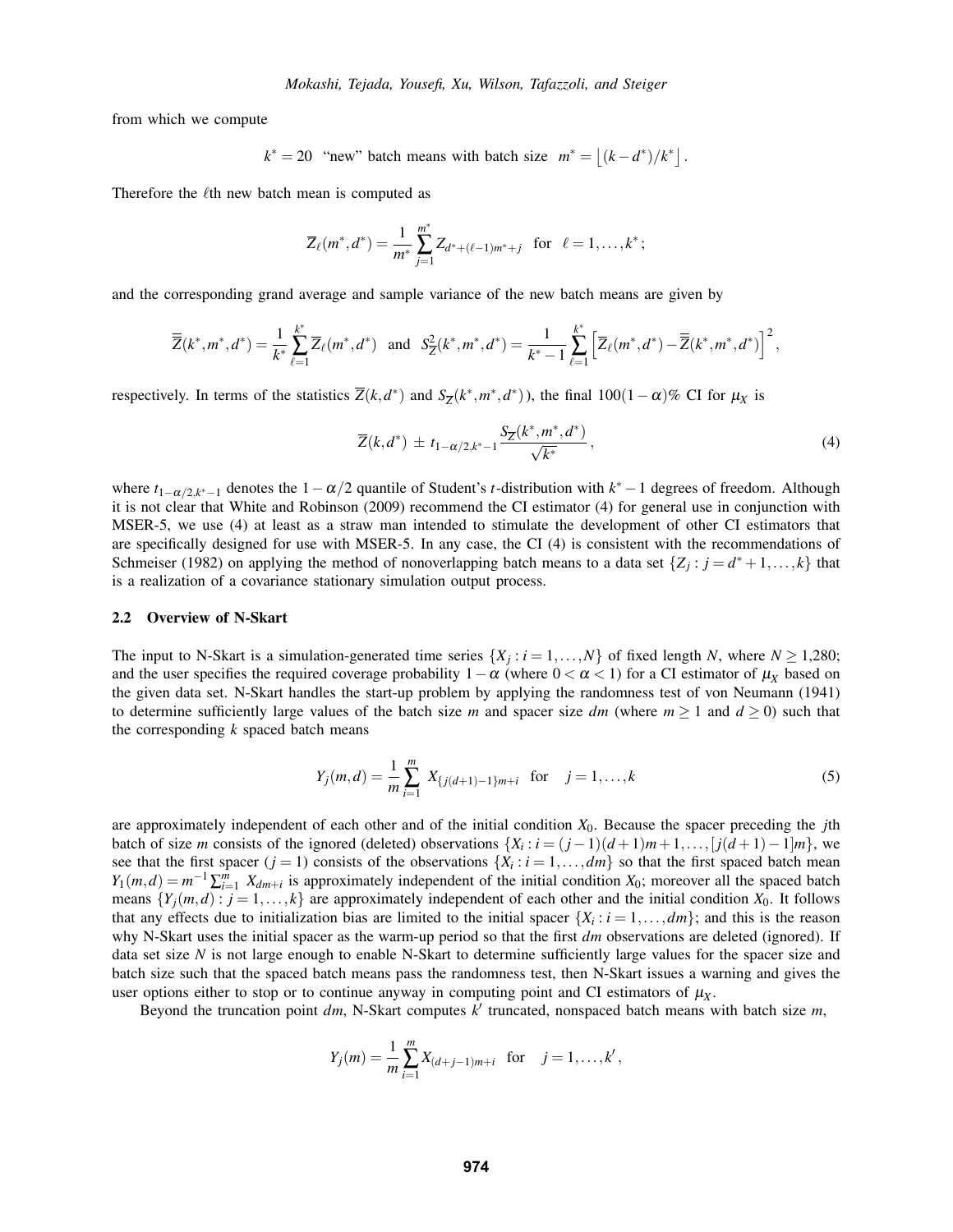where *k'* is taken large enough to use as much of the data set  $\{X_i : i = 1, \ldots, N\}$  as possible; and then N-Skart computes the sample mean and variance of the truncated, nonspaced batch means,

$$
\overline{Y}(m,k') = \frac{1}{k'} \sum_{j=1}^{k'} Y_j(m)
$$
 and  $S_{m,k'}^2 = \frac{1}{k'-1} \sum_{j=1}^{k'} [Y_j(m) - \overline{Y}(m,k')]^2$ ,

respectively. Finally N-Skart delivers an asymptotically valid  $100(1-\alpha)\%$  skewness- and autocorrelation-adjusted CI for  $\mu_X$  having the form

$$
\left[\overline{Y}(m,k')-G(L)\sqrt{AS_{m,k'}^2/k'},\ \overline{Y}(m,k')-G(R)\sqrt{AS_{m,k'}^2/k'}\right],\tag{6}
$$

where the skewness adjustments  $G(L)$  and  $G(R)$  are defined in terms of the function

$$
G(\zeta) = \left[\sqrt[3]{1+6\beta(\zeta-\beta)}-1\right]/(2\beta) \text{ for all real } \zeta, \text{ where } \beta = \widehat{\mathscr{B}}_{m,k''}/(6\sqrt{k''}), \qquad (7)
$$

and

 $\mathscr{B}_{m,k^{\prime\prime}}=% {\textstyle\iint} \frac{1}{2\pi\epsilon}e^{i\omega t}e^{i\omega t}$  $\sqrt{ }$ J  $\mathcal{L}$ approximately unbiased estimator of the marginal skewness of  $Y_j(m)$  computed from the  $k$ <sup>0</sup> spaced batch means of the form (5) with batch size  $m$  that are separated by spacers of size at least *dm*, where *k*<sup>*n*</sup> is taken large enough to use the entire data set of size *N*  $\mathcal{L}$  $\mathcal{L}$ J

so that skewness-adjustment function  $G(\cdot)$  has the arguments

$$
L = t_{1-\alpha/2,k''-1}
$$
 and  $R = t_{\alpha/2,k''-1}$ 

where for  $q \in (0,1)$ , the quantity  $t_{q,v}$  denotes the *q* quantile of Student's *t*-distribution with *v* degrees of freedom; and the correlation adjustment *A* is computed as

$$
A = \left[1 + \widehat{\varphi}_{Y(m)}\right] / \left[1 - \widehat{\varphi}_{Y(m)}\right],
$$

where the standard estimator of the lag-one correlation of the truncated, nonspaced batch means (2.2) is

$$
\widehat{\varphi}_{Y(m)} = \frac{1}{k'-1} \sum_{j=1}^{k'-1} \frac{[Y_j(m)-\overline{Y}(m,k')][Y_{j+1}(m)-\overline{Y}(m,k')] }{S^2_{m,k'}}.
$$

(Note that in (7), the indicated cube root  $\sqrt[3]{1+6\beta(\zeta-\beta)}$  is understood to have the same sign as the quantity 1+6β(ζ − β).) The specific methods for computing *m*, *d*, *k'*, *k''*, and  $\widehat{\mathscr{B}}_{m,k''}$  are explained in Tafazzoli, Steiger, and Wilson (2010).

## 3. PERFORMANCE COMPARISON OF N-SKART AND MSER-5

Many different approaches have been proposed to evaluate the effects of initial conditions on the performance of point and CI estimators for  $\mu_X$ . In the preliminary performance evaluation of Mokashi (2010), several test processes were chosen to be representative of the level of complexity observed in large-scale simulation applications. Some other test processes were selected that exhibit extreme stochastic behavior, and these cases were used as stress tests for MSER-5 and N-Skart. Each test process has a steady-state mean  $\mu_X$  that either can be obtained analytically or can be evaluated numerically to a high degree of accuracy; and therefore we could compare the performance of MSER-5 and N-Skart with respect to the accuracy and reliability of their point and CI estimators of  $\mu_X$ . In this article we summarize the results of the final performance evaluation presented in Mokashi and Wilson (2010) for one test process that is a nearly universal benchmark for evaluating steady-state simulation analysis procedures—namely, queue waiting times in the *M*/*M*/1 queue with an empty-and-idle initial condition and a steady-state server utilization of 90%.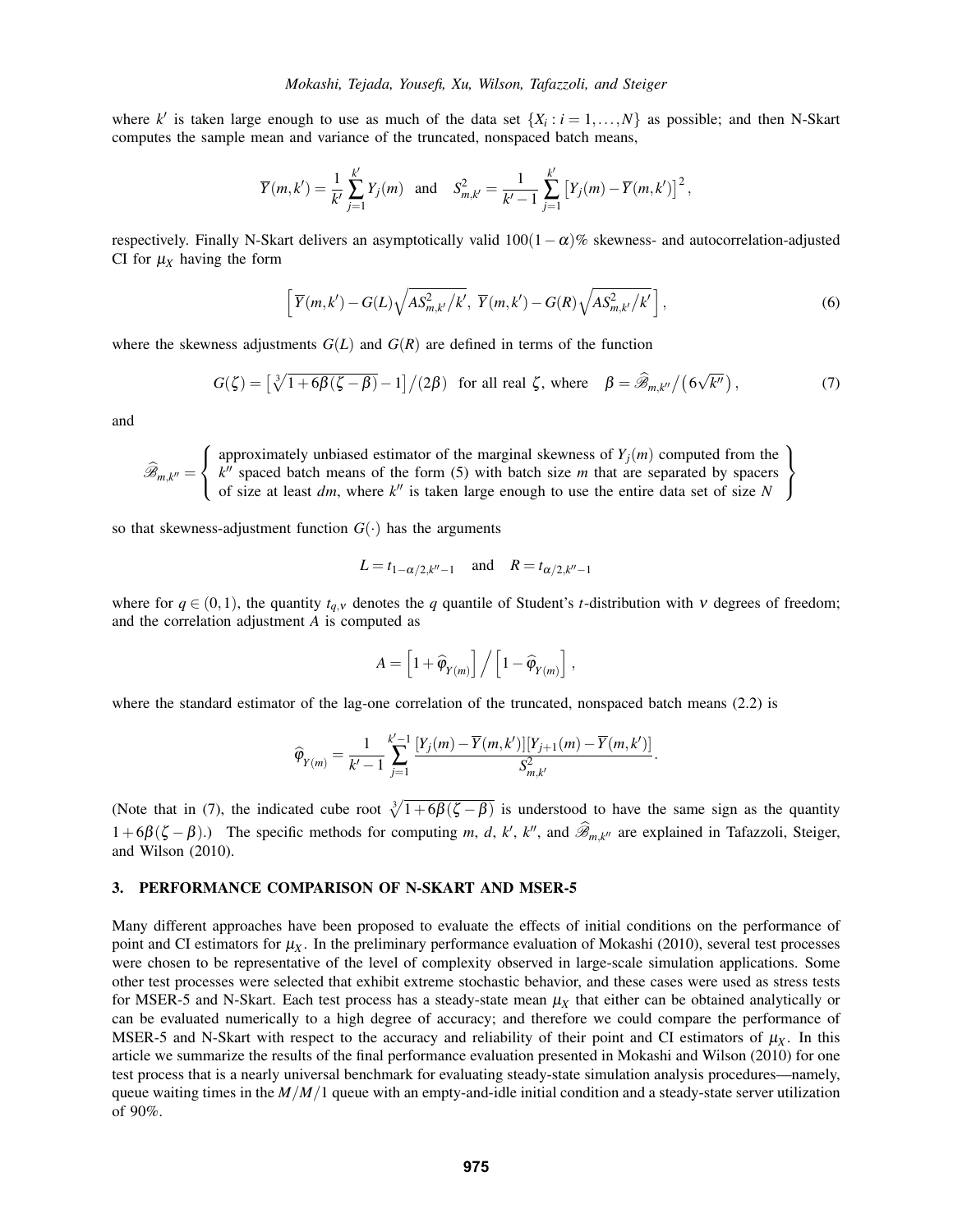#### 3.1 Performance Measures

The effectiveness of MSER-5 and N-Skart in removing the initial transient can be measured in terms of the bias, variance, and mean squared error of the point estimator of  $\mu_X$  delivered by each method. The bias measures systematic deviation of the point estimator away from the true steady-state mean  $\mu_X$ , while the variance measures the random variation around the point estimator's expected value. Truncation methods require considerably smaller sample sizes to reduce the initial-transient effects in the simulation output compared with other methods for handling the simulation start-up problem. However, this may result in a significant increase in the variance of the truncated sample mean. The mean squared error is a standard measure of the accuracy of the truncated sample mean as an estimator of  $\mu_X$  that combines both the bias and variance of this estimator,

$$
MSE\big[\overline{Y}(m,k')\big] \equiv E\big[\left\{\overline{Y}(m,k') - \mu_X\right\}^2\big] = Bias^2\big[\overline{Y}(m,k')\big] + Var\big[\overline{Y}(m,k')\big],\tag{8}
$$

where

Bias
$$
[\overline{Y}(m,k')] \equiv E[\overline{Y}(m,k')] - \mu_X
$$
 and Var $[\overline{Y}(m,k')] \equiv E[\{\overline{Y}(m,k') - E[\overline{Y}(m,k')] \}^2]$  (9)

when we are evaluating the performance of the truncated sample mean  $\overline{Y}(m, k')$  delivered by N-Skart; and equations similar to (8) and (9) apply to the truncated sample mean  $\overline{Z}(k, d^*)$  delivered by MSER-5. We will use the bias, variance and mean squared error as the main performance measures for comparison of the point estimators of  $\mu_X$ delivered by MSER-5 and N-Skart.

The effectiveness of the truncation methods in estimating  $\mu_X$  can also be measured in terms of the following properties of CIs computed with each procedure using nominal coverage probabilities (confidence coefficients) of 90% and 95%:

- CI coverage is the probability that the steady-state mean  $\mu_X$  falls within the CI;
- CI relative precision is the ratio of the CI half-length to the magnitude of the corresponding point estimator (usually the CI's midpoint);
- CI half-length measures the precision of the CI estimator; and
- Variance of the CI half-length measures the variability of the CI estimator.

In the case of N-Skart, the "half-length" of N-Skart's CI (6) is taken to be  $\max\{|G(L)|, |G(R)|\}\sqrt{AS_{m,k'}^2/k'}$ , the maximum of the left- and right-hand subintervals of (6) with respect to the point estimator  $\overline{Y}(m, k')$ .

In our study, we generated 1,000 replications of each test process; and we compared the performance of MSER-5 and N-Skart for samples of size  $N = 10,000, 20,000, 50,000$  and 200,000. These sample sizes were selected in an attempt to characterize the performance of MSER-5 and N-Skart in "small," "medium," and "large" data sets. We applied both MSER-5 and N-Skart to the same realizations of each test process to sharpen the performance comparison of the two procedures. Over 1,000 independent replications of each test process with the four selected sample sizes, we computed the following average performance measures for N-Skart and MSER-5:

- Empirical CI coverage probability;
- Average CI relative precision;
- Average CI half-length;
- Variance of the CI half-length;
- Bias of the truncated sample mean;
- Variance of the truncated sample mean; and
- Mean squared error of the truncated sample mean.

In addition to these performance measures, for each scenario described above we also examined a histogram depicting the empirical frequency distribution of the truncated sample mean delivered by MSER-5 and N-Skart.

For MSER-5, the above performance measures were conditional given a successful result in applying the procedure; and therefore the empirical performance measures were averaged over all replications for which MSER-5 successfully delivered point and CI estimators of  $\mu_X$ . In addition, we reported the "unconditional CI coverage" delivered by MSER-5, which is the percentage of all 1,000 replications on which MSER-5 delivered a CI that covered the steady-state mean  $\mu_X$ . This latter statistic is intended to characterize the performance of the CI (4) that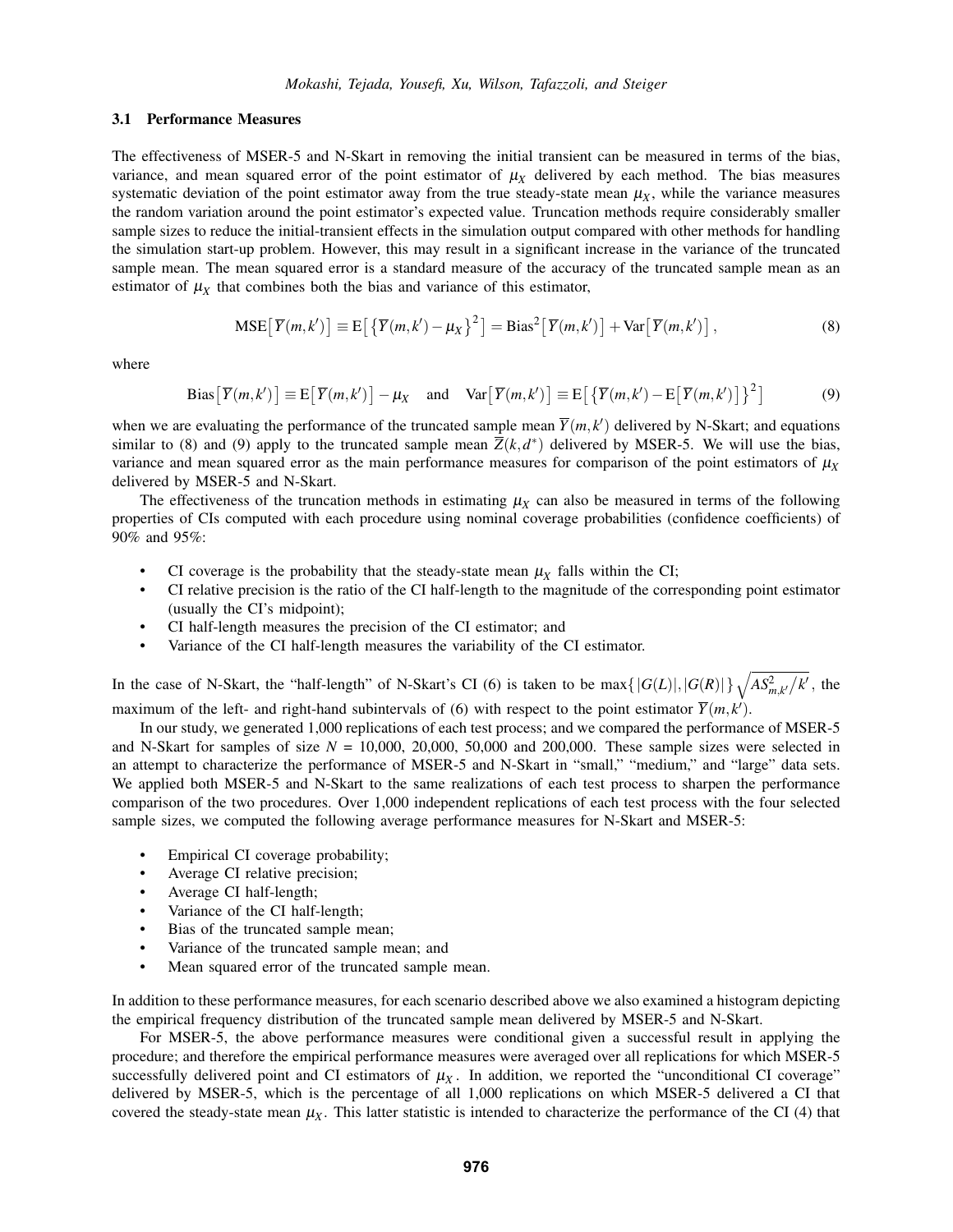can be expected on a single application of MSER-5 in practice. For N-Skart, we selected the option to deliver point and CI estimators of  $\mu_X$  regardless of whether or not the randomness-testing step of the procedure was completed successfully; and thus the performance measures reported for N-Skart are typical of completely automated use of the procedure with no intervention by the user. Our method for reporting the performance of MSER-5 and N-Skart is consistent with all the previously cited papers on both procedures.

## 3.2 Results for M/M/1 Queue-Waiting-Time Process with Empty Initial Condition and 90% Utilization

In this section we summarize the results obtained in the  $M/M/1$  queue-waiting-time process  $\{X_i : i = 1, \ldots, N\}$ in which  $X_i$  denotes the waiting time in the queue for the *i*th customer, where  $N = 10,000, 20,000, 50,000$ , and 200,000. The interarrival times for the customers are randomly sampled from an exponential distribution with mean  $1/\lambda$  and corresponding arrival rate of  $\lambda = 0.9$  customers per unit time, and the service times for customers are randomly sampled from an exponential distribution with mean  $1/\mu$  and corresponding service rate of  $\mu = 1.0$ customers per unit time. Thus, the steady-state server utilization for this system is  $\rho = \lambda/\mu = 0.9$ . The system starts in the empty-and-idle state so that  $X_1 = 0$  on every replication of the process  $\{X_i\}$ . The steady-state expected waiting time in the queue is  $\mu_X = \frac{\rho}{\mu(1-\rho)} = 9.0$  time units.

The *M*/*M*/1 queue-waiting-time process is characterized by a relatively short warm-up period. However, the process exhibits a pronounced autocorrelation structure, with the autocorrelation function for the waiting time decaying slowly as the lag increases. Also, the *M*/*M*/1 queue waiting times have a steady-state probability distribution which has a nonzero probability mass at zero and a exponential tail. This results in a slow convergence of the batch means to the normal distribution with increasing batch size.

Table 1 summarizes the performance of MSER-5 and N-Skart on the selected *M*/*M*/1 queue-waiting-time process. From the results in Table 1, it is evident that the CI properties obtained from N-Skart were better than those obtained from MSER-5. The CI coverages delivered by N-Skart were close to the corresponding nominal coverage levels. For smaller sample sizes, N-Skart delivered CI coverages slightly below the nominal level; but N-Skart also delivered a CI with large relative precision, indicating that a larger sample size was required in order to have practically useful CIs. For example with the sample size  $N = 10,000$ , the nominal 95% CIs delivered by N-Skart had an empirical coverage probability of 92.9% and an average relative precision of 57.1%. As the sample size increased, the CI coverage delivered by N-Skart was close to the nominal coverage level; and in most cases, the actual coverage was slightly larger than the nominal CI coverage. For example with the sample size  $N =$ 200,000, the nominal 95% CIs delivered by N-Skart had an empirical coverage probability of 96.3% and an average relative precision of 11.8%. In contrast, the CIs delivered by MSER-5 exhibited empirical CI coverages that were significantly below the corresponding nominal levels. For example with the sample size  $N = 10,000$ , the nominal 95% CIs delivered by MSER-5 had a conditional empirical coverage probability of 75.6%, given that MSER-5 successfully delivered point and CI estimators of  $\mu_X$ ; but our estimate of the unconditional probability that MSER-5 will deliver a CI covering the steady-state mean  $\mu_X$  was only 57.1%. For the sample sizes 10,000, 20,000, and 50,000, we concluded that the performance of N-Skart's CIs was substantially better than that of MSER-5. For the sample size 200,000, we concluded that both methods delivered acceptable CIs.

With respect to the point estimators of  $\mu_X$  delivered by MSER-5 and N-Skart, we observed that for all sample sizes considered, the point-estimator bias was substantially larger for MSER-5 than for N-Skart. For the sample sizes 10,000 and 20,000, the variance of the point estimator delivered by N-Skart was larger than that for MSER-5. This suggests that at least on some runs, N-Skart truncated at least half the sample data, while MSER-5 either truncated less than half the sample data or simply failed to deliver a truncation point. For all sample sizes considered, the point-estimator bias was an order of magnitude smaller for N-Skart than for MSER-5.

The distributions of the truncated sample means delivered by MSER-5 and N-Skart are depicted in Figures 1–4. For the sample size 10,000, the distribution of MSER-5's truncated sample mean  $\overline{Z}(k, d^*)$  was clearly shifted to the left of the steady-state mean  $\mu_X$ .

## 4. CONCLUSIONS AND RECOMMENDATIONS

#### 4.1 Conclusions

Considering the results delivered by N-Skart for all the test processes, we observed that N-Skart delivered estimates of the steady-state mean whose values were usually centered close to the steady-state mean, as is evident from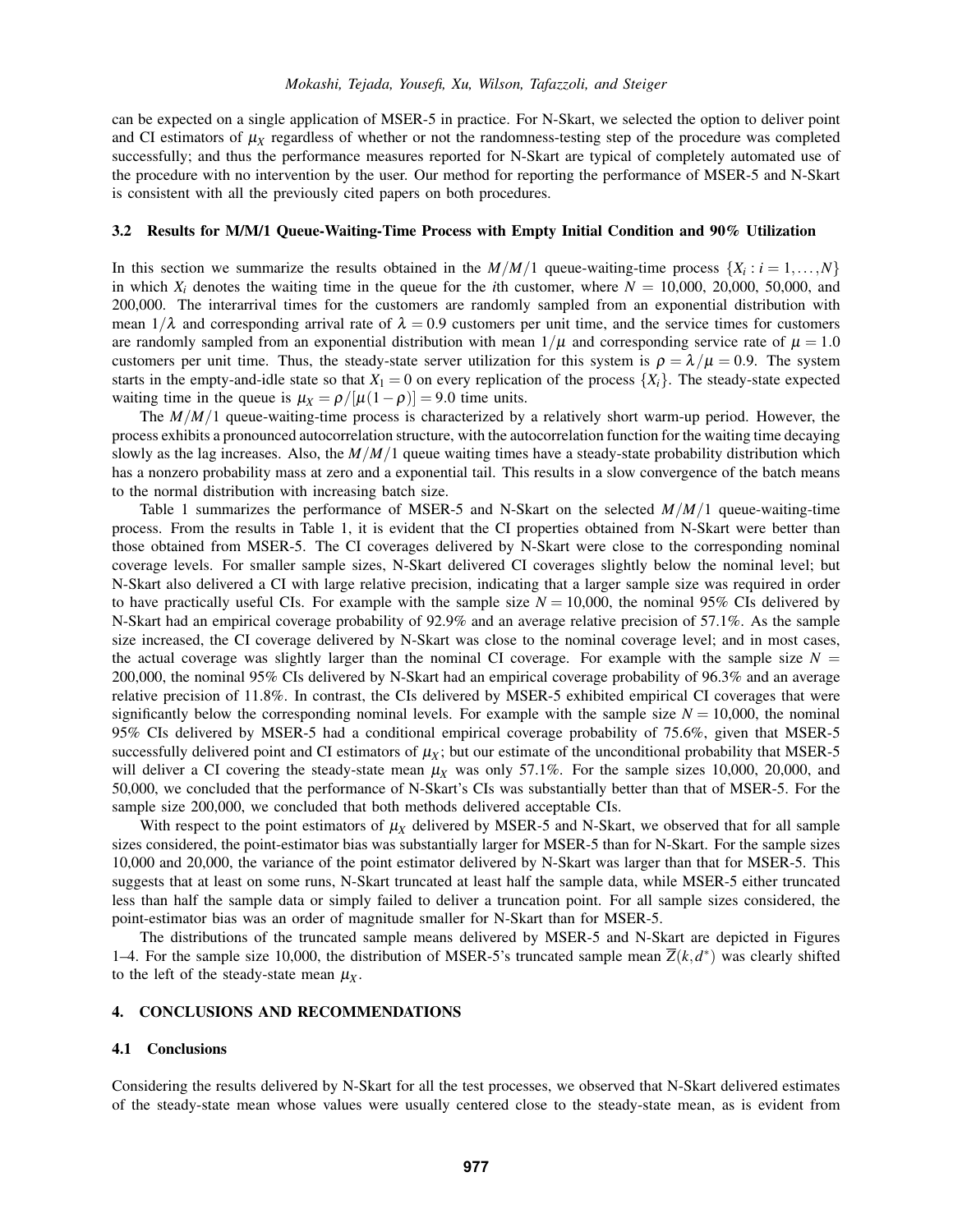## *Mokashi, Tejada, Yousefi, Xu, Wilson, Tafazzoli, and Steiger*

| Results for MSER-5 Algorithm $(1)$ – $(4)$ |                                    |                       |         |         |          |  |  |  |  |
|--------------------------------------------|------------------------------------|-----------------------|---------|---------|----------|--|--|--|--|
| Confidence-Interval Properties             |                                    | Overall Sample Size N |         |         |          |  |  |  |  |
| $1-\alpha$                                 | Empirical Perf. Meas. <sup>†</sup> | 10,000                | 20,000  | 50,000  | 200,000  |  |  |  |  |
| $90\%$                                     | Uncond. CI coverage                | 48.70%                | 60.60%  | 73.40%  | 83.10%   |  |  |  |  |
|                                            | CI coverage                        | 68.59%                | 77.89%  | 84.76%  | 88.31%   |  |  |  |  |
|                                            | Avg. rel. prec.                    | 27.03%                | 21.78%  | 14.96%  | 7.84%    |  |  |  |  |
|                                            | Avg. CI half-length                | 2.17943               | 1.8689  | 1.3173  | 0.70474  |  |  |  |  |
|                                            | Var. CI half-length                | 1.1235                | 0.75447 | 0.26442 | 0.040649 |  |  |  |  |
| 95%                                        | Uncond. CI coverage                | 53.70%                | 66.70%  | 76.80%  | 88.90%   |  |  |  |  |
|                                            | CI Coverage                        | 75.63%                | 85.73%  | 88.68%  | 94.47%   |  |  |  |  |
|                                            | Avg. rel. prec.                    | 32.72%                | 26.36%  | 18.12\% | 9.49%    |  |  |  |  |
|                                            | Avg. CI half-length                | 2.63825               | 2.2623  | 1.5947  | 0.85311  |  |  |  |  |
|                                            | Var. CI half-length                | 1.6464                | 1.1056  | 0.38748 | 0.059567 |  |  |  |  |
| <b>Empirical Point-Estimator</b>           |                                    | Overall Sample Size N |         |         |          |  |  |  |  |
| Performance Measures                       |                                    | 10,000                | 20,000  | 50,000  | 200,000  |  |  |  |  |
| Trunc. Sample Mean                         |                                    | 8.1049                | 8.5383  | 8.7597  | 8.9563   |  |  |  |  |
| <b>MSE</b>                                 |                                    | 3.2678                | 1.5966  | 0.69154 | 0.17049  |  |  |  |  |
| Variance                                   |                                    | 2.4665                | 1.3834  | 0.63378 | 0.16858  |  |  |  |  |
| Bias                                       |                                    | 0.89514               | 0.46171 | 0.24035 | 0.043725 |  |  |  |  |
| # Failures in 1,000 Runs                   |                                    | 290                   | 222     | 134     | 59       |  |  |  |  |

Table 1: Performance of MSER-5 and N-Skart in the *M*/*M*/1 queue-waiting-time process with 90% server utilization and empty-and-idle initial condition.

†Unconditional CI coverage is averaged over all 1,000 runs; all other empirical performance measures for MSER-5 are conditional given success of the procedure and thus are averaged over all successful runs of MSER-5.

| Results for N-Skart Algorithm $(5)$ – $(7)$ |                       |                       |          |           |           |  |  |  |
|---------------------------------------------|-----------------------|-----------------------|----------|-----------|-----------|--|--|--|
| Confidence-Interval Properties              |                       | Overall Sample Size N |          |           |           |  |  |  |
| $1-\alpha$                                  | Empirical Perf. Meas. | 10,000                | 20,000   | 50,000    | 200,000   |  |  |  |
|                                             | CI coverage           | 87.70%                | 91.80%   | 92.50%    | 92.10\%   |  |  |  |
| $90\%$                                      | Avg. rel. prec.       | 43.07%                | 32.50%   | $20.71\%$ | 9.51%     |  |  |  |
|                                             | Avg. CI half-length   | 4.0592                | 3.0394   | 1.8932    | 0.86168   |  |  |  |
|                                             | Var. CI half-length   | 10.350                | 9.2895   | 1.4728    | 0.074006  |  |  |  |
| 95%                                         | CI Coverage           | 92.90%                | 95.70%   | 95.50%    | 96.30%    |  |  |  |
|                                             | Avg. rel. prec.       | 57.05%                | 42.81%   | 26.93%    | 11.75%    |  |  |  |
|                                             | Avg. CI half-length   | 5.3664                | 4.0040   | 2.4653    | 1.0655    |  |  |  |
|                                             | Var. CI half-length   | 19.244                | 17.733   | 3.1065    | 0.18158   |  |  |  |
| <b>Empirical Point-Estimator</b>            |                       | Overall Sample Size N |          |           |           |  |  |  |
| Performance Measures                        |                       | 10,000                | 20,000   | 50,000    | 200,000   |  |  |  |
| Trunc. Sample Mean                          |                       | 8.9055                | 8.9445   | 8.9625    | 9.0062    |  |  |  |
| <b>MSE</b>                                  |                       | 3.5225                | 1.6052   | 0.65584   | 0.17491   |  |  |  |
| Variance                                    |                       | 3.5136                | 1.6022   | 0.65444   | 0.17487   |  |  |  |
| <b>Bias</b>                                 |                       | 0.09455               | 0.055517 | 0.037485  | 0.0061757 |  |  |  |

Figures 1–4 presented in the previous section. The empirical CI coverage probabilities were in close conformance with the user-specified coverage levels. It was observed that for test cases with small sample sizes, N-Skart still produced valid CI estimates albeit with large values for the relative precision of the CI ( $>40\%$ ). Such a large value for the CI's relative precision is usually an indication that because of substantial bias, correlation, or nonnormality in the target process (or some combination of these anomalous characteristics), it is necessary to increase the sample size in order to obtain practically useful results. In general to determine a sample size that is sufficiently large to ensure reliable performance of N-Skart, we recommend performing a pilot study in which Skart, the fully sequential variant of N-Skart, is applied to an initial sample whose size is practically feasible for the application at hand (Tafazzoli and Wilson 2010). In such a pilot study, the application of Skart to the initial sample will either deliver the desired CI or return an estimate of the size *N* of the sample that should be collected and supplied to N-Skart. So long as the relative precision of the CI delivered by N-Skart does not exceed 40%, then in all our computational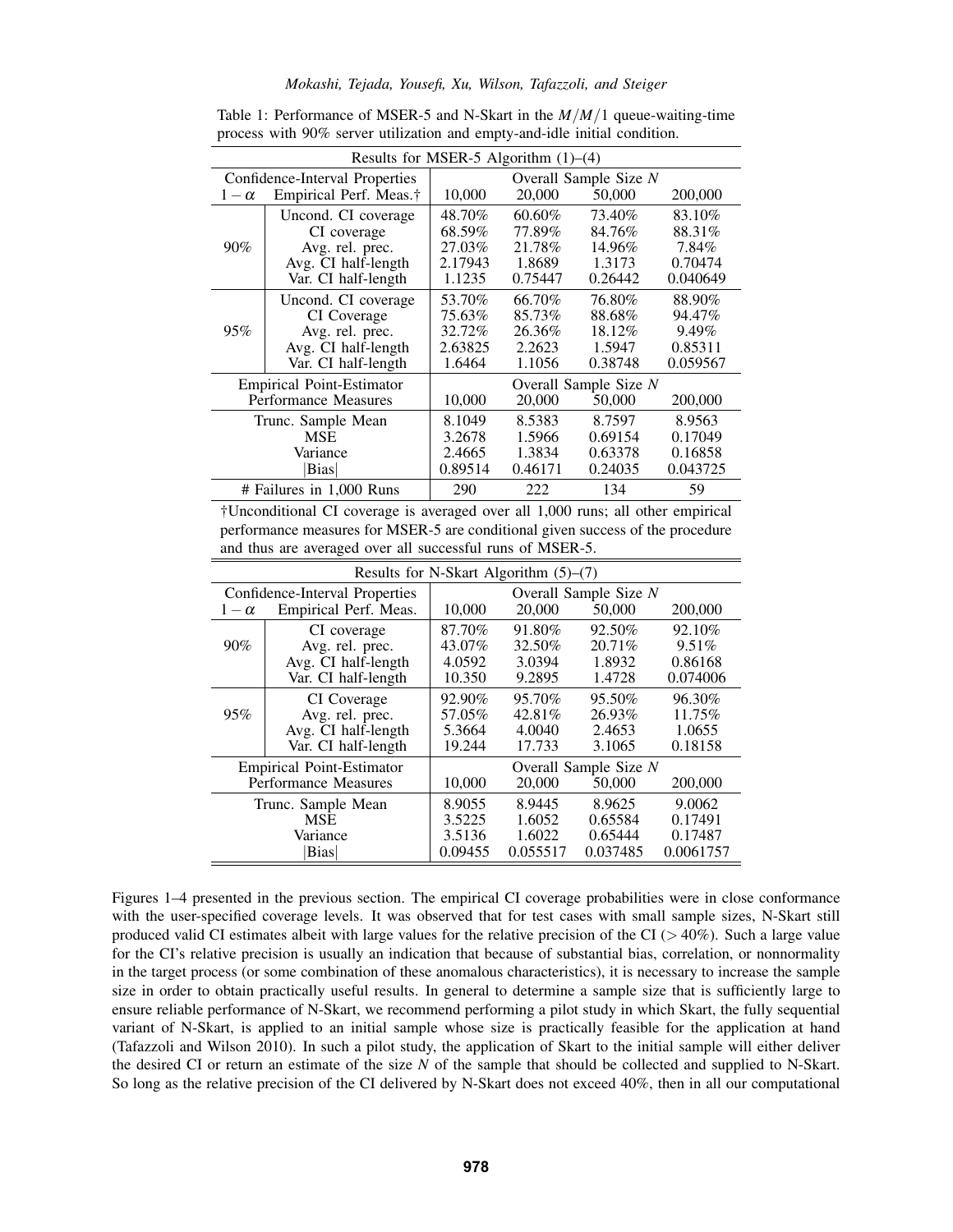

Figure 1: Empirical distributions of truncated sample mean for MSER-5 and N-Skart when applied to  $M/M/1$  queue-waiting-time process with  $X_1 = 0$ ,  $\rho = 0.9$ , and  $N = 10,000$ .



Figure 2: Empirical distributions of truncated sample mean for N-Skart and MSER-5 when applied to  $M/M/1$  queue-waiting-time process with  $X_1 = 0$ ,  $\rho = 0.9$ , and  $N = 20,000$ .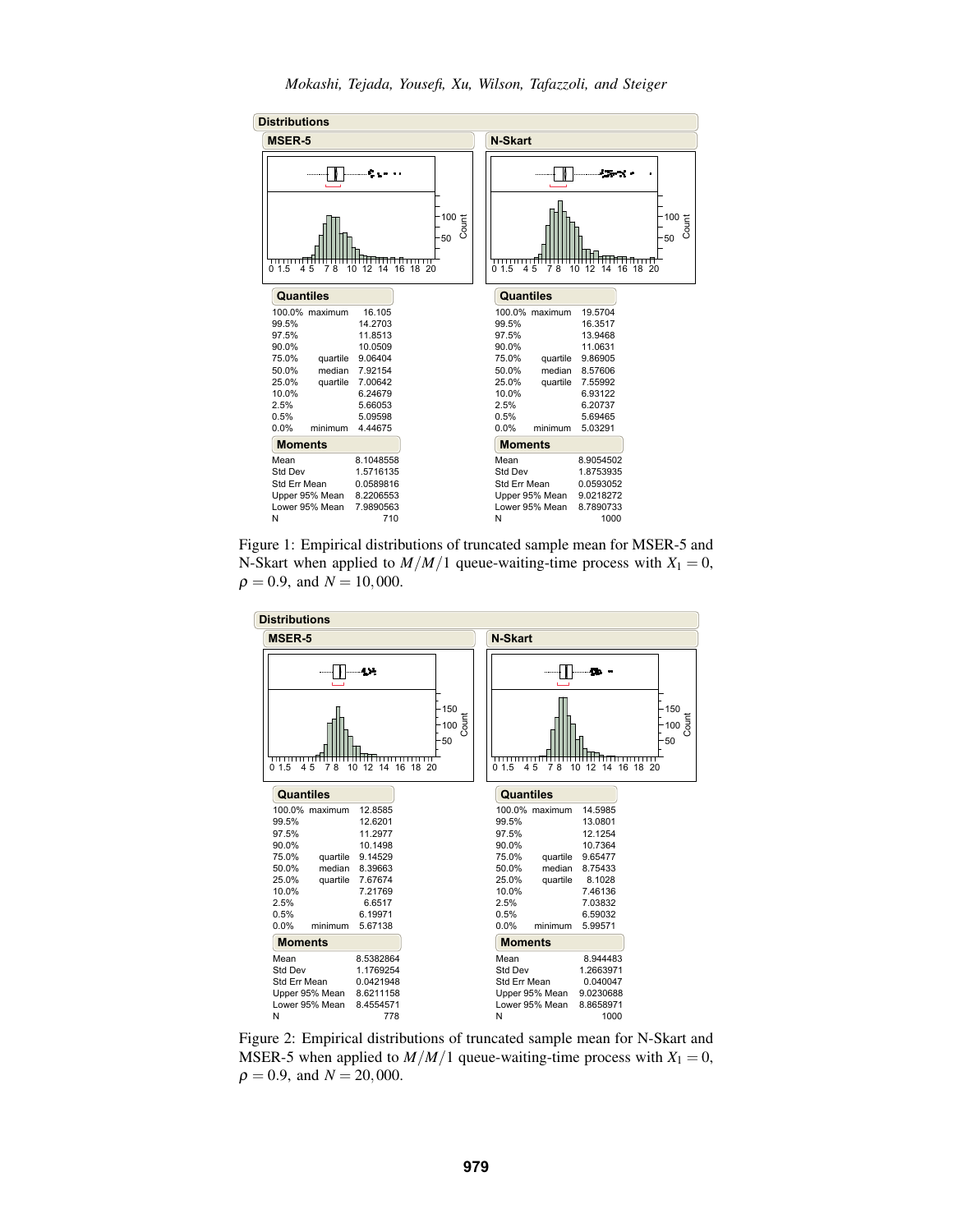

*Mokashi, Tejada, Yousefi, Xu, Wilson, Tafazzoli, and Steiger*

Figure 3: Empirical distributions of truncated sample mean for MSER-5 and N-Skart when applied to  $M/M/1$  queue-waiting-time process with  $X_1 = 0$ ,  $\rho = 0.9$ , and  $N = 50,000$ .



Figure 4: Empirical distributions of truncated sample mean for MSER-5 and N-Skart when applied to  $M/M/1$  queue-waiting-time process with  $X_1 = 0$ ,  $\rho = 0.9$ , and  $N = 200,000$ .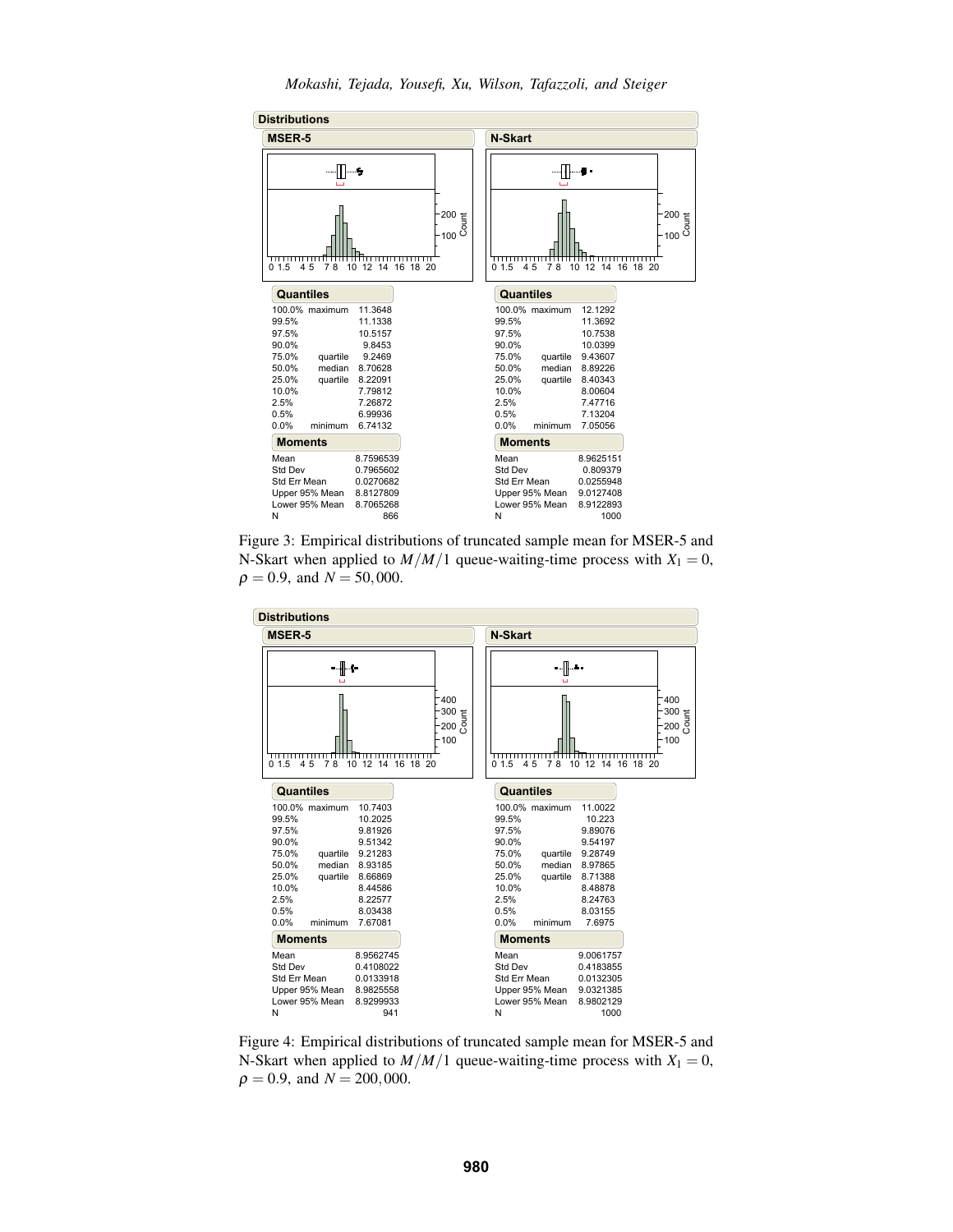experience both point and CI estimates of the steady-state mean are approximately free of initialization bias; and the actual coverage probability of the CI will be fairly close to the nominal coverage level.

Given a simulation output response of arbitrary length, the MSER-5 truncation heuristic is designed to estimate a truncation point such that the truncated sequence is approximately free of initialization bias. The optimum MSER-5 test statistic minimizes the width of the CI centered on the truncated sample mean. This method is appealing intuitively and is much simpler to implement in practice compared with N-Skart. However, from the results in the previous section, we concluded that the point estimates for the steady-state mean provided by MSER-5 exhibited considerable bias, especially for smaller sample sizes. Also, the CI coverages delivered by MSER-5 did not conform to the user-specified coverage levels for the sample sizes 10,000, 20,000, and 50,000. As mentioned in Section 2.1, the CI (4) is at best a straw man intended to stimulate the development of other CI estimators that are specifically designed for use with MSER-5.

Thus, considering the above discussion regarding the individual performances of N-Skart and MSER-5, we concluded that N-Skart outperformed MSER-5 in the *M*/*M*/1 queue-waiting time process with empty-and-idle initial condition and 90% server utilization. Similar results were obtained for a wide range of other test processes, as detailed in Mokashi (2010) and Mokashi and Wilson (2010).

## 4.2 Recommendations for Future Work

On the basis of this research, the following recommendations have been made for future work:

- The main function of the MSER-5 heuristic is to deliver a truncated sample mean based on the truncation point estimated by the MSER-5 test statistic. Since it is desirable to have a valid CI associated with the point estimator of the steady-state mean, it would be helpful to combine the MSER-5 heuristic with a procedure that delivers a valid CI estimator.
- The MSER-5 heuristic is a special case of the MSER-*m* heuristic which divides the given simulation output sequence into batches of size *m*. A fixed batch size limits the flexibility of this procedure to account for different degrees of correlation in various stochastic processes. It would be highly desirable to augment MSER-*m* with an automatic procedure for determining an appropriate value of the batch size *m* on each application of the procedure.
- Implementing N-Skart is much more difficult that implementing MSER-5. Simplified, computationally efficient versions of N-Skart should be implemented in portable, robust software that can be easily invoked "on the fly" in standard simulation environments or on a stand-alone basis.
- The experimental performance evaluation of Mokashi and Wilson (2010) should be substantially expanded to include a much greater diversity of test processes with different types of transient behavior.

## REFERENCES

- Franklin, W. W., and K. P. White, Jr. 2008. Stationarity tests and MSER-5: Exploring the intuition behind meansquared-error reduction in detecting and correcting initialization bias. In *Proceedings of the 2008 Winter Simulation Conference*, ed. S. J. Mason, R. R. Hill, L. Monch, O. Rose, T. Jefferson, and J. W. Fowler, ¨ 541–546. Piscataway, New Jersey: Institute of Electrical and Electronics Engineers. Available online via <www.informs-sim.org/wsc08papers/064.pdf> [accessed July 16, 2010].
- Law, A. M. 2007. *Simulation modeling and analysis*. 4th ed. New York: McGraw-Hill, Inc.
- Mokashi, A. C. 2010. The simulation start-up problem: Performance comparison of N-Skart and MSER-5. Master's thesis, Edward P. Fitts Department of Industrial and Systems Engineering, North Carolina State University, Raleigh, North Carolina. Available online via <www.ise.ncsu.edu/jwilson/files/mokashi10ms.pdf> [accessed July 16, 2010].
- Mokashi, A. C., and J. R. Wilson. 2010. The simulation start-up problem: Performance comparison of N-Skart and MSER-5. Technical Report, Edward P. Fitts Department of Industrial and Systems Engineering, North Carolina State University, Raleigh, North Carolina. Available online via <www.ise.ncsu.edu/jwilson/files/ mokashi10tr.pdf> [accessed July 16, 2010].
- Schmeiser, B. W. 1982. Batch size effects in the analysis of simulation output. *Operations Research* 30:556-568.